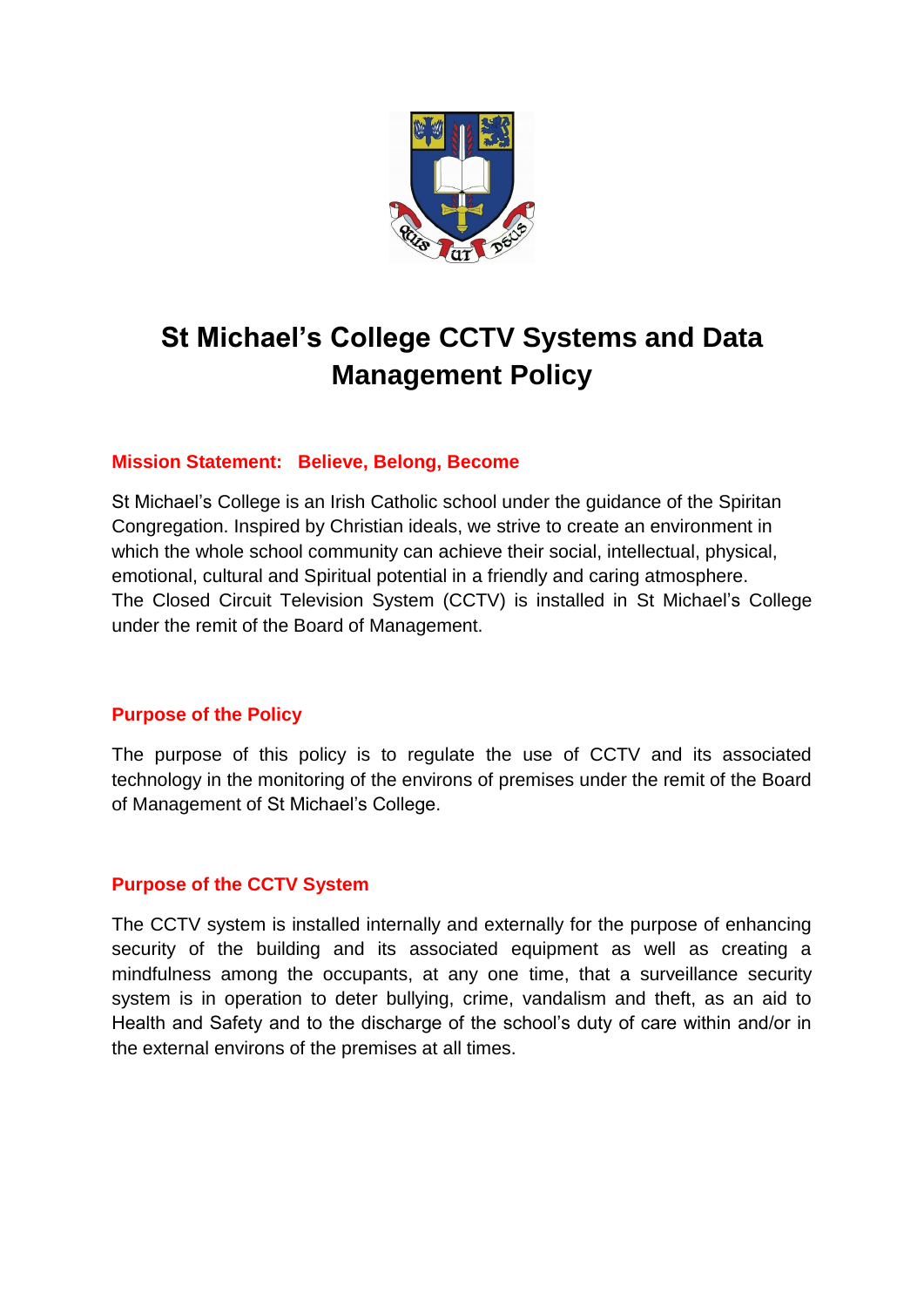### **Scope of this policy**

This applies to all personnel in and visitors to St Michael's College. It relates directly to the location and use of CCTV, the monitoring, recording and subsequent use of such recorded material.

### **General Principles**

The Board of Management of St. Michael's College, as the corporate body, has a statutory responsibility for the protection of the school property and equipment as well as providing a sense of security to its employees, students and invitees to its premises. St. Michael's College owes a duty of care under the provision of Health, Safety and Welfare legislation and utilises CCTV systems and its associated monitoring and recording equipment as an added mode of security and surveillance for the purpose of enhancing the quality of life in St. Michael's College by integrating the best practices governing the surveillance of its premises.

The primary aim of the CCTV monitoring of St.Michael's College premises is to deter crime and vandalism and to assist in the protection and safety of the said property and its associated equipment and materials.

Monitoring for security purposes will be conducted in a professional, ethical and legal manner and any diversion of the use of CCTV security technologies and personnel for other purposes is prohibited by this policy.

Information obtained through video monitoring may only be released when authorised by the Principal, following consultation with the Chairperson of The Board of Management.

CCTV monitoring of public areas, for security purposes, will be conducted in a manner consistent with all existing policies adopted by the Board of Management including the provisions set down in Equality and other Education related legislation.

The industry code of practice for video monitoring prohibits monitoring based on the classifications contained in Equality and other related legislation e.g. gender, marital status, family status, sexual orientation, religion, age, disability, race or membership of the Traveller community.

Video monitoring of public areas, for security purposes, within the said establishment, is limited to areas that do not violate the reasonable expectation to privacy as defined by law.

Data from the CCTV system will be accessed and used in accordance with Data Protection Regulations.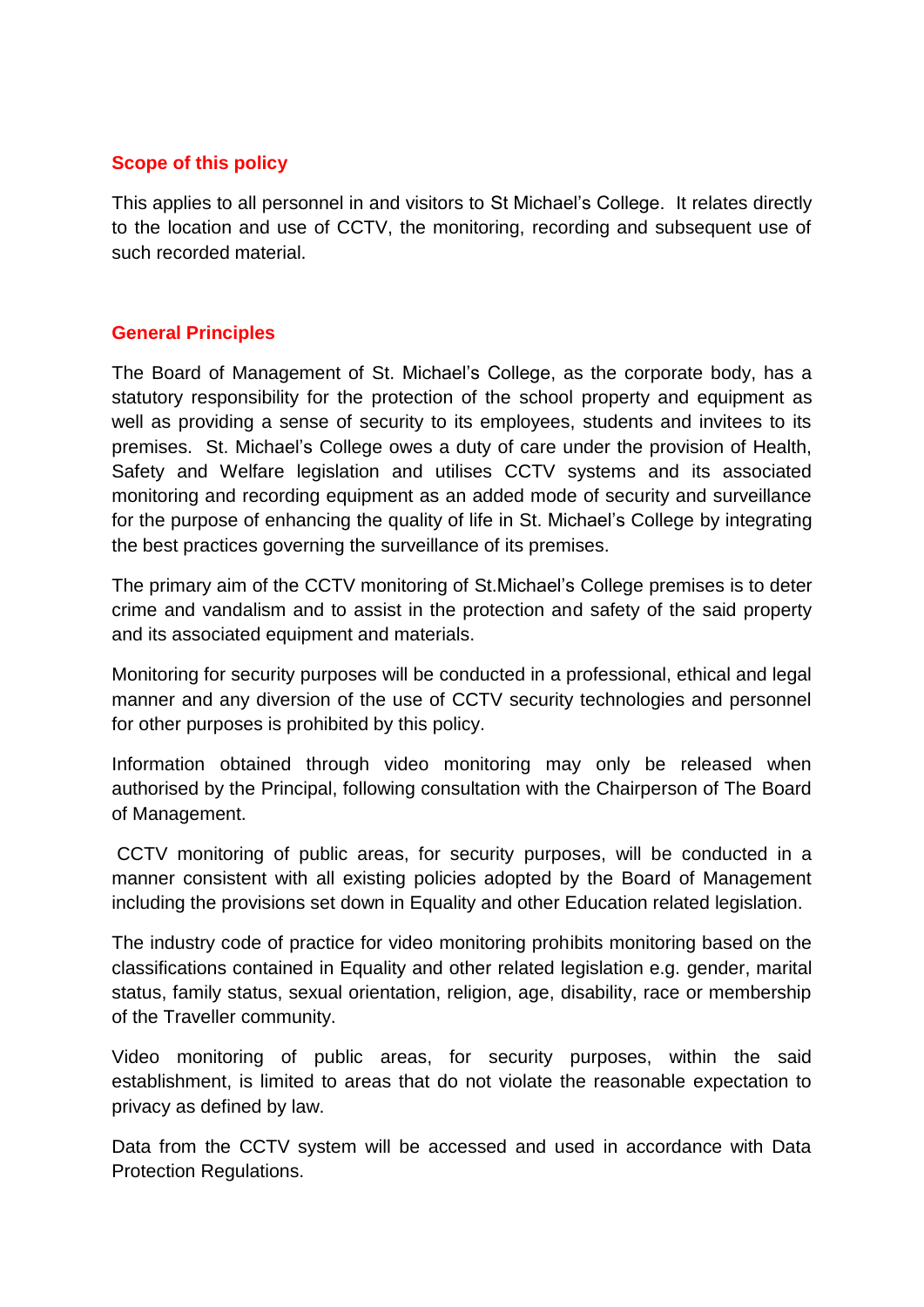### **Cameras are located throughout the school. Additional cameras will be installed in line with Phase 2 of the current Development Programme.**

Additional cameras may be added to the system as required and camera location may be adjusted as required by Management

Signage will be erected in the school detailing the name and contact details of the data controller as well as the specific purpose for which the CCTV camera is in place in each location.

- for Health & Safety purposes and protection of all in the school community
- to enable the school to discharge its duty of care
- to ensure compliance with school's policies
- as an aid to security

Staff, students and parents/guardians will be informed of the location and purpose of the CCTV system as outlined above.

### **Data Protection**

The right to access images captured by CCTV cameras shall be in accordance with the Data Protection Acts of 1998 and 2003.

All personal data recorded and stored by the CCTV system is governed by the Data Protection Acts of 1998 and 2003. Under the Data Protection Acts a data controller is the individual or the legal person who controls and is responsible for the keeping and use of personal information in manual files or in a computerised form. The data controller in respect of images recorded and stored by the CCTV system in the school is the Principal on behalf of The Board of Management.

The personal data recorded and stored by the CCTV system will only be available to the data controller and will be used only for the purposes outlined on the signage.

Personal data recorded by the CCTV system shall be retained for a maximum of 28 days. Thereafter it will be deleted automatically unless evidence is required relating to an ongoing or possible investigation for which footage may be saved for longer than the 28 days.

The recorded footage and the monitoring equipment shall be securely stored in the office area. Unauthorised access to that office is not permitted at any time. The office is locked when not occupied.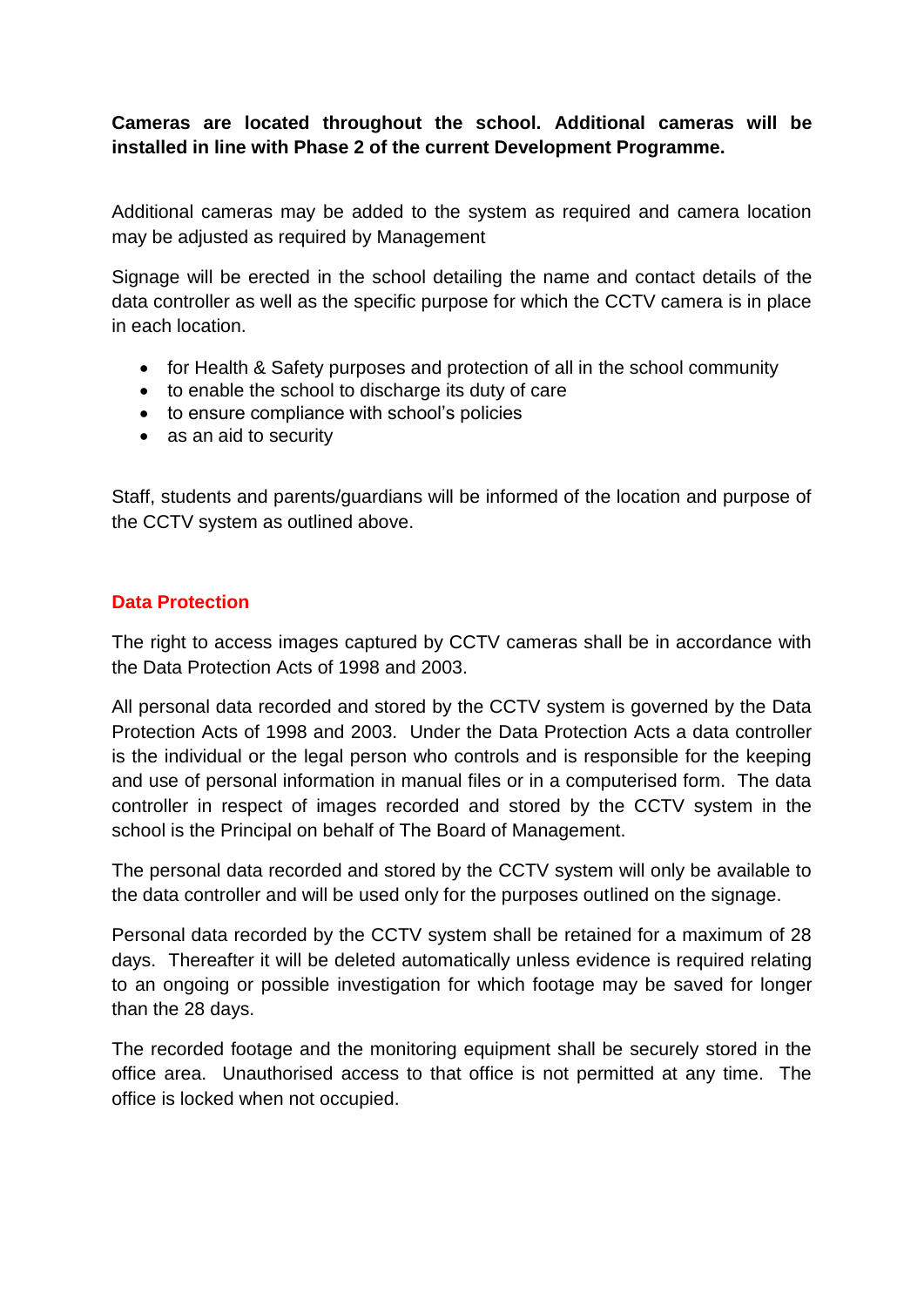The following procedures shall be followed in the event that An Garda Síochána seeks to view or take a copy of CCTV footage from the school's CCTV systems:

- 1. The data controller shall satisfy himself/herself that there is an investigation underway.
- 2. A request from An Garda Síochána must be made in writing on Garda headed notepaper. Such requests will be brought to the Board of Management for approval.

All CCTV systems and associated equipment will be required to be compliant with this policy.

## **Responsibilities**

The Board of Management will:

- Ensure that a policy is in place, compliant with relevant legislation, to govern the use of CCTV in the school.
- Ensure this policy is reviewed regularly by the Board of Management.

The Principal will:

- Act as Data Controller on behalf of the Board of Management.
- Ensure that the use of the CCTV system is used in accordance with the policy set down by the Board of Management.
- Oversee and co-ordinate the use of CCTV monitoring for safety and security purposes within the school.
- Ensure that all CCTV monitoring systems are compliant with this policy.
- Be responsible for the release of any information or material in compliance with this policy.
- Maintain a record of the release of any material recorded or stored on this system.
- Provide a list of the CCTV cameras, their locations and the associated monitoring equipment and the capabilities of such equipment to the Board of Management for formal approval.
- Approve the location of temporary cameras to be used during special events that have particular security requirements and ensure their withdrawal following such events.
- Ensure that all areas being monitored are not in breach of a reasonable expectation of the privacy of individuals within the school.
- Advise the Board of Management to ensure that adequate signage, at appropriate and prominent locations, is displayed.